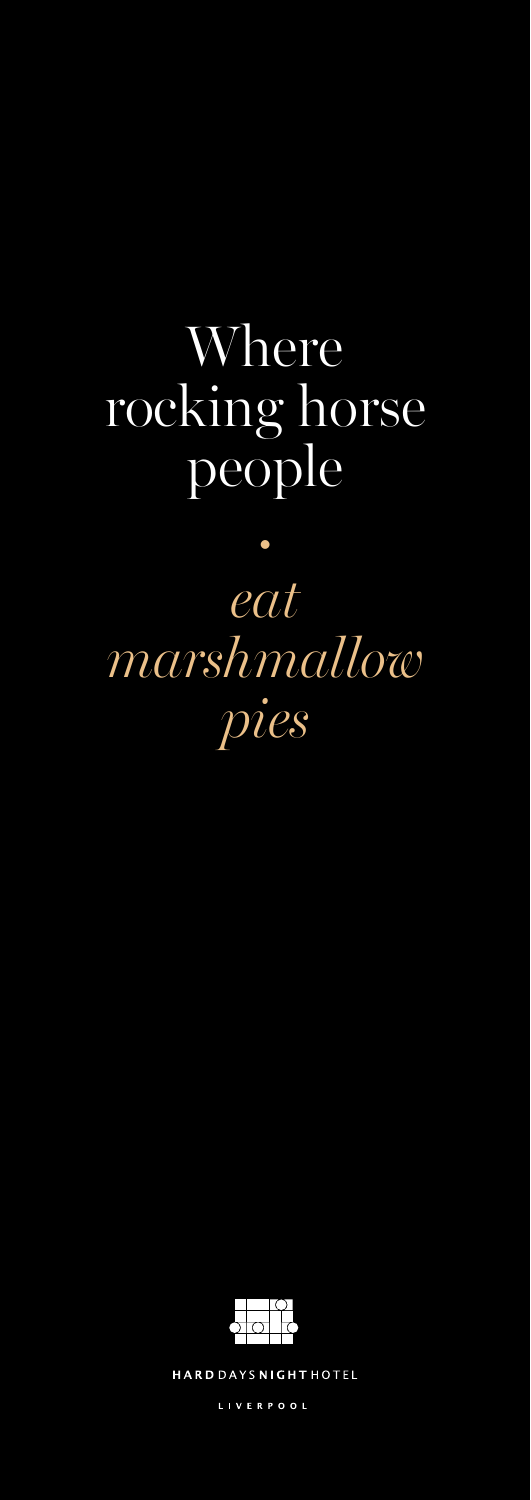# **SIGNATURE COCKTAILS**

| <b>LONG &amp; WINDING ICE TEA</b>                                                                                                     | £12.65 |
|---------------------------------------------------------------------------------------------------------------------------------------|--------|
| Liverpool Gin, Liverpool Vodka, Wray and<br>Nephew Overproof Rum, Triple Sec,<br>Tequila, fresh lemon & lime, topped with cola.       |        |
| <b>MARSHMALLOW PIE</b>                                                                                                                | £11.65 |
| Raspberry vodka, Amaretto, White chocolate<br>liqueur and Nutella, layered with fresh cream<br>and finished with flaming marshmallow. |        |
| <b>LOVE IS ALL YOU NEED</b>                                                                                                           | £11.65 |
| Strawberry and raspberry purées shaken<br>together with a blend of strawberry and<br>honey liqueurs, topped with Prosecco.            |        |
| H.E.L.P                                                                                                                               | £10.65 |
| A refreshing blend of Pimms, Liverpool Rose<br>Petal Gin and Elderflower cordial, topped with<br>lemonade and fresh fruit.            |        |
| THE YELLOW SUBMARINE                                                                                                                  | £10.65 |
| Wray and Nephew Overproof Rum, mango<br>purée and peach gomme, topped with<br>orange juice.                                           |        |
| <b>BEATLES BAKEWELL</b>                                                                                                               | £9.65  |
| Amaretto, cherry brandy & cranberry juice.                                                                                            |        |
| <b>LET IT BE</b>                                                                                                                      | £8.65  |
| Raspberry Gin, vanilla vodka, lime juice.                                                                                             |        |
| <b>STRAWBERRY FIELD WITH PEPPER</b>                                                                                                   | £7.65  |
| Strawberry purée, fresh lemon, gomme,<br>shaken with Zubrowska Bison Grass vodka,<br>finished with a twist of black pepper.           |        |
| <b>MOTHER MARY COME TO ME</b>                                                                                                         | £7.65  |
| Liverpool Vodka stirred with our own<br>spiced tomato Mary mix. A twist on the<br>classic Bloody Mary.                                |        |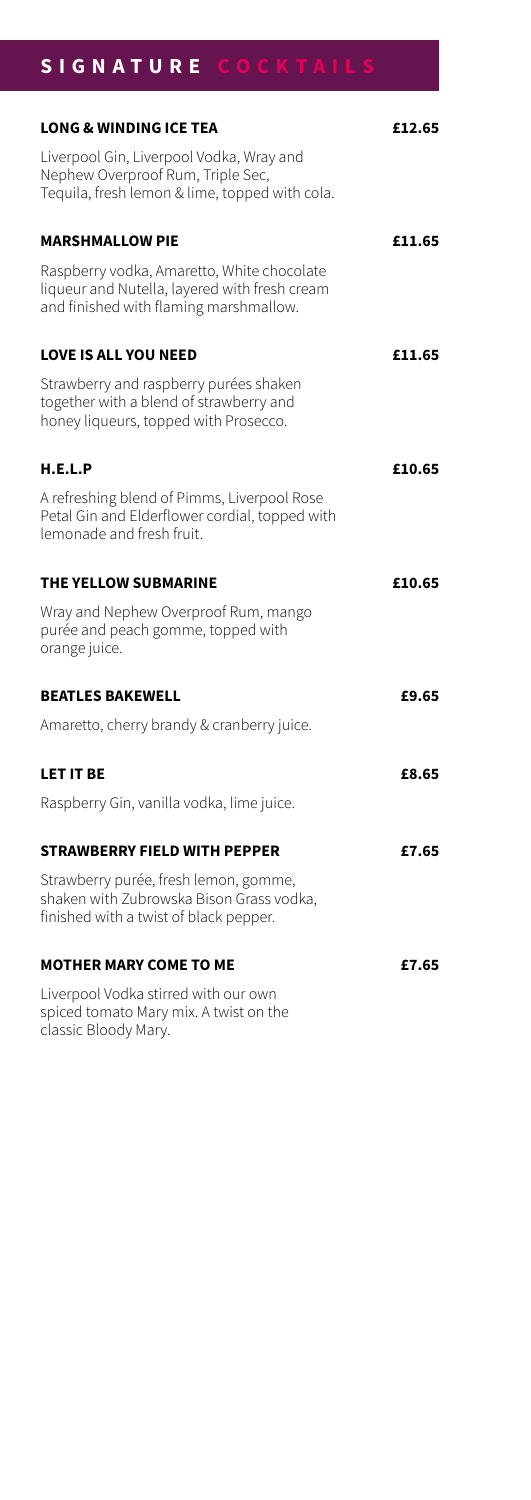# **GIN COCKTAILS**

| <b>CORPSE REVIVER</b>                                                                                                              | £10.65 |
|------------------------------------------------------------------------------------------------------------------------------------|--------|
| Whitley Neil Quince flavoured gin, dry vermouth,<br>lemon juice, Triple Sec and a dash of absinthe,<br>garnished with orange peel. |        |
| <b>LAST WORD</b>                                                                                                                   | £10.65 |
| Hendricks Gin, green Chartreuse, maraschino<br>liqueur and freshly pressed lime juice.                                             |        |
| <b>TOM COLLINS</b>                                                                                                                 | £9.65  |
| Whitley Neil Gin, lemon juice and gomme,<br>topped with club soda and garnished with lemon.                                        |        |
| <b>CLOVER CLUB</b>                                                                                                                 | £8.65  |
| Prairie Organic Gin, lemon juice, gomme,<br>UHT egg white, shaken and poured, garnished<br>with raspberry.                         |        |
| <b>NEGRONI</b>                                                                                                                     | £7.65  |
| Hendricks gin, Campari, Martini Rosso,<br>garnished with orange, over ice.                                                         |        |
| <b>GIMLET</b>                                                                                                                      | £6.95  |
| Bombay Sapphire gin, lime juice,<br>gomme and a dash of soda.                                                                      |        |

# **VODKA COCKTAILS**

| <b>PORNSTAR MARTINI</b>                                                                         | £10.65 |
|-------------------------------------------------------------------------------------------------|--------|
| Grey Goose vodka, Passoa, pineapple,<br>lemon & passionfruit, served with a side<br>of Prosecco |        |
| <b>STRAWBERRY MOSCOW MULE</b>                                                                   | £9.65  |
| Absolut Vodka in strawberry and lime<br>topped with ginger beer and angostura.                  |        |
| <b>ESPRESSO MARTINI</b>                                                                         | £9.65  |
| Kahlua, espresso and vanilla vodka,<br>shaken with gomme, finished with<br>coffee beans.        |        |
| <b>COSMOPOLITAN</b>                                                                             | £8.65  |
| Absolut Citron Vodka and orange liqueur with<br>cranberry juice, garnished with orange peel.    |        |
| <b>SCREWDRIVER</b>                                                                              | £7.65  |
| Whitley Neil Blood Orange flavoured Vodka<br>and Orange juice, with a twist of orange peel.     |        |
| <b>SALTY DOG</b>                                                                                | £6.95  |
| Whitley Neil Rye Vodka, grapefruit juice<br>and a salted rim.                                   |        |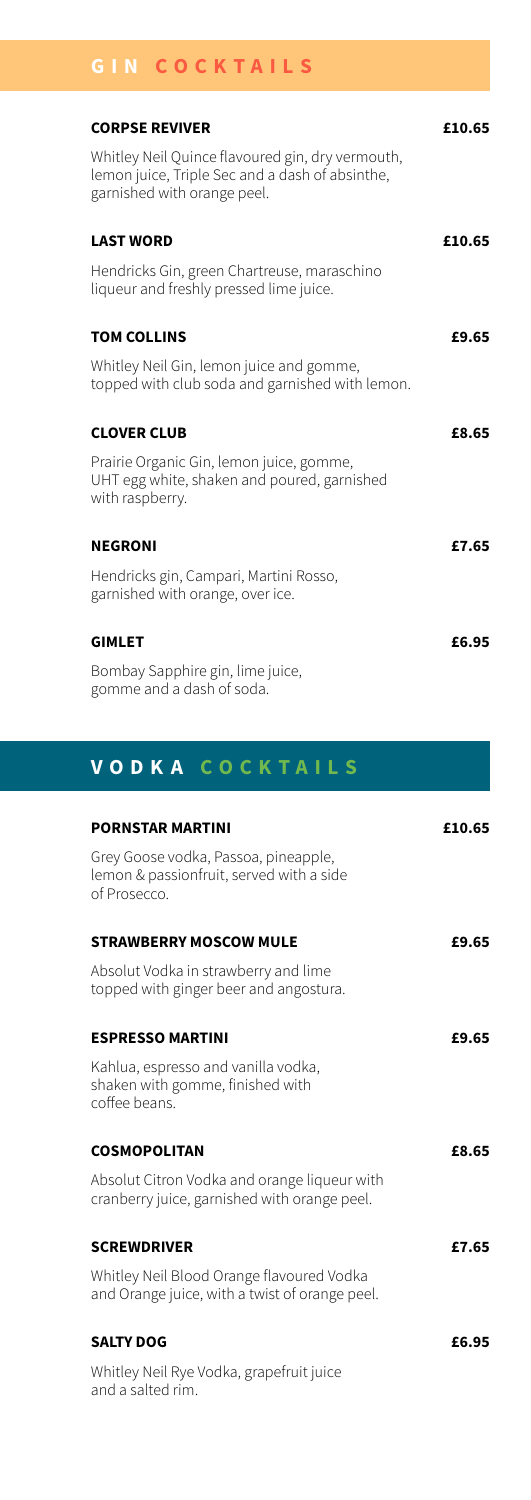## **WHISKY COCKTAILS**

| <b>SEA CAPTAIN</b>                                                                                           | £14.65 |
|--------------------------------------------------------------------------------------------------------------|--------|
| Glenfiddich 12 year aged Whisky with Pernod<br>and bitters, topped with champagne.                           |        |
| <b>GODFATHERS BAD BOY</b>                                                                                    | £12.65 |
| JD Single Barrel Bourbon & Amaretto, with strawberry<br>liquor and lime juice, topped up with cola.          |        |
| <b>PENICILLIN</b>                                                                                            | £11.65 |
| Islay Malt Scotch, lemon and honey,<br>with a hint of ginger.                                                |        |
| <b>SAZERAC</b>                                                                                               | £10.65 |
| Jack Daniels Bourbon with a dash of Absinthe.                                                                |        |
| <b>OLD FASHIONED</b>                                                                                         | £9.65  |
| Talisker 10 year aged Whisky in a bittersweet<br>solution of sugar and angostura.                            |        |
| <b>MANHATTAN</b>                                                                                             | £8.65  |
| Canadian Club with dry vermouth and a bitter dash.                                                           |        |
| <b>BLOOD &amp; SAND</b>                                                                                      | £7.65  |
| Liverpool Whisky & sweet vermouth, with a mix of<br>cherry brandy and orange, topped with lemon peel.        |        |
| <b>THE REVOLVER</b>                                                                                          | £6.95  |
| Bells Scotch, Kahlua and Campari with orange.                                                                |        |
| RUM COCKTAIL                                                                                                 |        |
| <b>DARK &amp; STORMY</b>                                                                                     | £12.65 |
| Liverpool 16 year aged Dark Rum with lime<br>and bitters topped up with ginger beer.                         |        |
| <b>MAI TAI</b>                                                                                               | £10.65 |
| Havana Especial, lime juice, almond syrup<br>and triple sec, garnished with lime, cherry and mint.           |        |
| THE PINA COLADA                                                                                              | £9.65  |
| Appleton's Jamaican White Rum shaken with coconut<br>and pineapple, smoothed over with a milk and cream mix. |        |
| <b>CUBA LIBRE</b>                                                                                            | £8.65  |
| Havana Especial, with lime juice, topped up with cola,<br>finished with a lime wedge.                        |        |
| <b>MOJITO</b>                                                                                                | £7.65  |
| Havana Blanco, lime juice and gomme, mixed with<br>mint leaves and topped up with soda.                      |        |
| <b>HURRICANE</b>                                                                                             | £6.95  |

Havana 7 Años Dark Rum, lime juice and passion fruit syrup, with Orange juice and fresh fruit.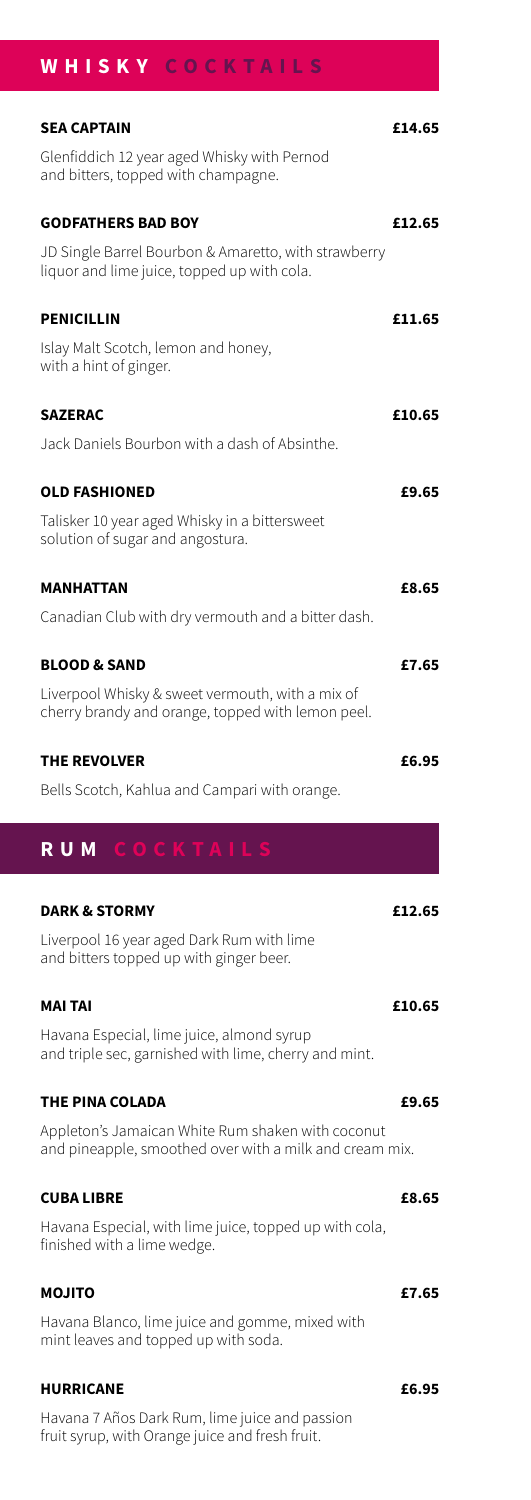# **CHAMPAGNE COCKTAILS**

| <b>THE CARDINALE</b>                                                                                                      | £14.65 |
|---------------------------------------------------------------------------------------------------------------------------|--------|
| Fraise and Framboise liqueurs, topped with<br>Champagne, and garnished with raspberry.                                    |        |
| <b>DEATH IN THE AFTERNOON</b>                                                                                             | £14.65 |
| Champagne with a shot of Absinthe                                                                                         |        |
| <b>CHAMPAGNE JULEP</b>                                                                                                    | £14.65 |
| Jack Daniels Honey Bourbon and Champagne,<br>sweetened with gomme and a dash of Crème<br>de menthe.                       |        |
| <b>CHAMPAGNE FLAMINGO</b>                                                                                                 | £14.65 |
| Whitley Neil Blood Orange flavoured Vodka,<br>Champagne and a touch of Campari bitters,<br>finished with an Orange twist. |        |
| <b>THE FRENCH 75</b>                                                                                                      | £13.65 |
| Liverpool Gin, lemon juice and gomme<br>with Champagne.                                                                   |        |
| <b>THE TWINKLE</b>                                                                                                        | £12.65 |
| Liverpool Vodka, Champagne, Elderflower cordial<br>and lemon juice.                                                       |        |
| <b>JUBBLY BUBBLY</b>                                                                                                      | £11.65 |
| Chambord, Champagne and lime juice stirred<br>with Passoa.                                                                |        |

## **CHAMPAGNE & PROSECCO**

| Blanc                                                                                                                                                                                                         | 125ML   175ML   75CL BOTTLE                                     |
|---------------------------------------------------------------------------------------------------------------------------------------------------------------------------------------------------------------|-----------------------------------------------------------------|
| <b>DOM PERIGNON</b><br><b>RUINART BLANC DE BLANCS NV</b><br><b>BOLLINGER SPECIAL CUVÉE NV</b><br><b>VEUVE CLIQUOT YELLOW LABEL</b><br><b>MOËT &amp; CHANDON BRUT NV</b><br><b>BARON DE VILLEBOERG BRUT NV</b> | £195<br>£105<br>£84<br>£70<br>£12   £16   £64<br>£9   £11   £45 |
| Rosé                                                                                                                                                                                                          |                                                                 |
| <b>MOËT &amp; CHANDON BRUT ROSÉ IMPERIAL NV</b><br><b>LAURENT PERRIER CUVÉE BRUT ROSÉ NV</b><br><b>BARON DE VILLEBOERG</b><br><b>BRUT ROSÉ</b>                                                                | £105<br>£90<br>£10   £13   £50                                  |
| Prosecco                                                                                                                                                                                                      |                                                                 |
| <b>JEIO PROSECCO DOCG VALDOBBIADENE BRUT</b><br><b>BEL STAR CUVÉE ROSÉ, ITALY</b><br><b>VAPORETTO, ITALY</b>                                                                                                  | £38<br>£34<br>£5   £7   £29                                     |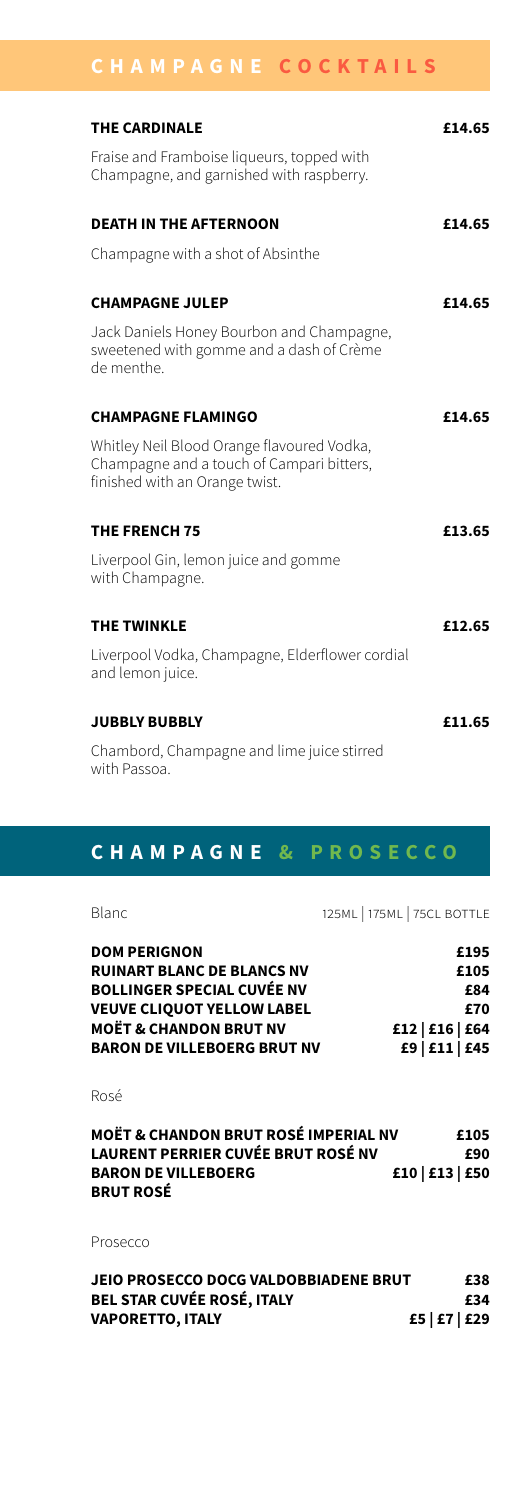### **WHITE WINE**

**I FIORI LAMBERTI PINOT GRIGIO £5.10 | £6.75 | £26.50** *Veneto, Italy* Gentle aromas of apple, pear and lemon with a refreshing finish. **TASARI INZOLIA £4.10 | £5.50 | £21.50** *Sicily, Italy* Light-bodied & crisp with delicate flavours of citrus & apple. **PEZ DE RIO MACABEO SAUVIGNON BLANC £19.50** *Aragon, Spain* Fresh green apple with pineapple notes and a lovely finish. Aromatic & Fruity 125ML | 175ML | 75CL BOTTLE **SPY VALLEY SAUVIGNON BLANC £6.30 | £8.00 | £33.00** *Marlborough, New Zealand* Bright & fresh citrus fruit, peach & gooseberry with a long finish. **VIVANCO RIOJA BLANCO £28.00** *Rioja, Spain* Intense & elegant with aromas of green apple, citrus and floral hints. **CONDE VILLAR BRANCO £4.60 | £6.00 | £24.00**

# *Vinho Verde, Portugal*

Soft tropical fruit & lovely floral hints.

#### **PODERI DAL NESPOLI LE COSTE TREBBIANO £24.00**

*Emilia-Romagna, Italy* Refreshing & light bodied with citrus and delicate perfumed notes.

### **SAN ABELLO SAUVIGNON BLANC £4.40 | £5.50 | £23.00**

*Valle Central, Chile* Brimming with tropical fruit, gooseberry & lime, a refreshing finish.

#### Rich & Full Bodied 125ML | 175ML | 75CL BOTTLE

#### **PAUL JABOULET AINE CROZES HERMITAGE £45.00 BLANC DOMAINE MULE BLANCHE**

*Rhone, France* Delicate floral aromas & vanilla notes from this world renowned producer.

#### **DOMAINE DES MARRONNIERS £39.00 CHABLIS 1ER CRU MONTMAINS**

*Burgundy, France* A truly top quality premier cru Chablis from one of the region's best. Elegant, sophisticated & delicious.

## **ARGENTO CHARDONNAY £4.80 | £6.25 | £25.00**

*Mendoza, Argentina* Full bodied with sumptuous ripe fruit & hints of zesty citrus.

Crisp & Light 125ML | 175ML | 75CL BOTTLE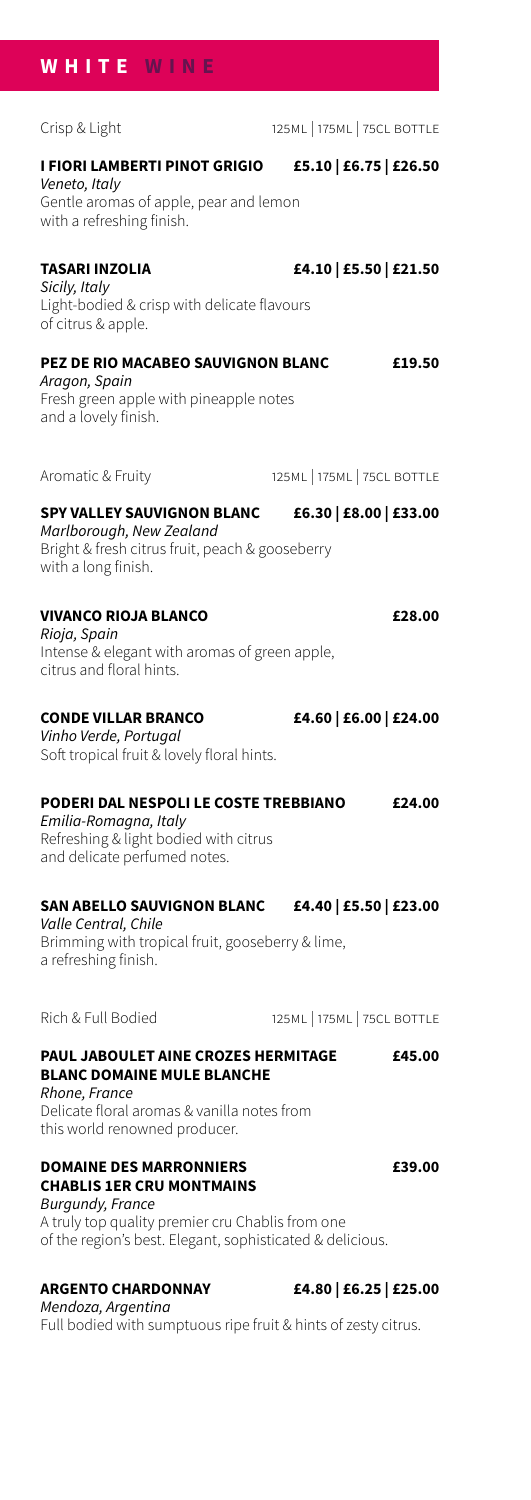#### **RED WINE**

#### Bright & Fruity 125ML | 175ML | 75CL BOTTLE

#### **VALDIVIESO MERLOT £4.90 | £6.25 | £25.50**

*Rapel, Chile* Smooth & elegant with red berry fruits & mocha hints.

#### **PODERI DAL NESPOLI FICO £4.60 | £6.00 | £24.00 GRANDE SANGIOVESE DI ROMAGNA** *Emilia-Romagna, Italy*

Lovely cherry & red fruit characteristics with a hint of spice.

#### **LA PICOUTINE ROUGE £4.10 | £5.50 | £21.50**

*Vin de France, France* A soft, smooth and fruity red wine. Beautifully balanced with good length of flavour.

Rich & Smooth 125ML | 175ML | 75CL BOTTLE

#### **SPIER SIGNATURE SHIRAZ £27.00**

*Western Cape, South Africa* Complex & delicious flavours of ripe plums with spicy hints.

#### **BODEGAS SAN VALERO £23.00 SOLARENA BARREL AGED TEMPRANILLO**

*Aragon, Spain* Intense, velvety raspberries & bramble fruit with notes of vanilla.

#### **NYALA CABERNET SAUVIGNON £19.50**

*Western Cape, South Africa* Rich blackcurrant & berry fruits with a wonderful spiced finish.

Big & Bold 125ML | 175ML | 75CL BOTTLE

#### **PAUL JABOULET AINE ST JOSEPH £45.00**

#### **LE GRAND POMPEE**

*Rhone, France* Rich concentrated aromas, flavours of red fruits & sweet spice from this world renowned producer.

#### **MADEMOISELLE HAUT MEDOC £39.00**

*Bordeaux, France* Intense dark fruit flavours, a touch of liquorice & a silky finish.

## **TINTO RIOJA ALAVESA** *Rioja, Spain*

Full bodied & smooth with intense red fruits and subtle spices.

#### **ARGENTO MALBEC £5.80 | £7.50 | £30.00**

*Mendoza, Argentina* Concentrated aromas of black cherry & chocolate, with rich blackberry & blackcurrant fruit flavours.

#### **BHILAR PLOTS £6.30 | £8.00 | £33.00**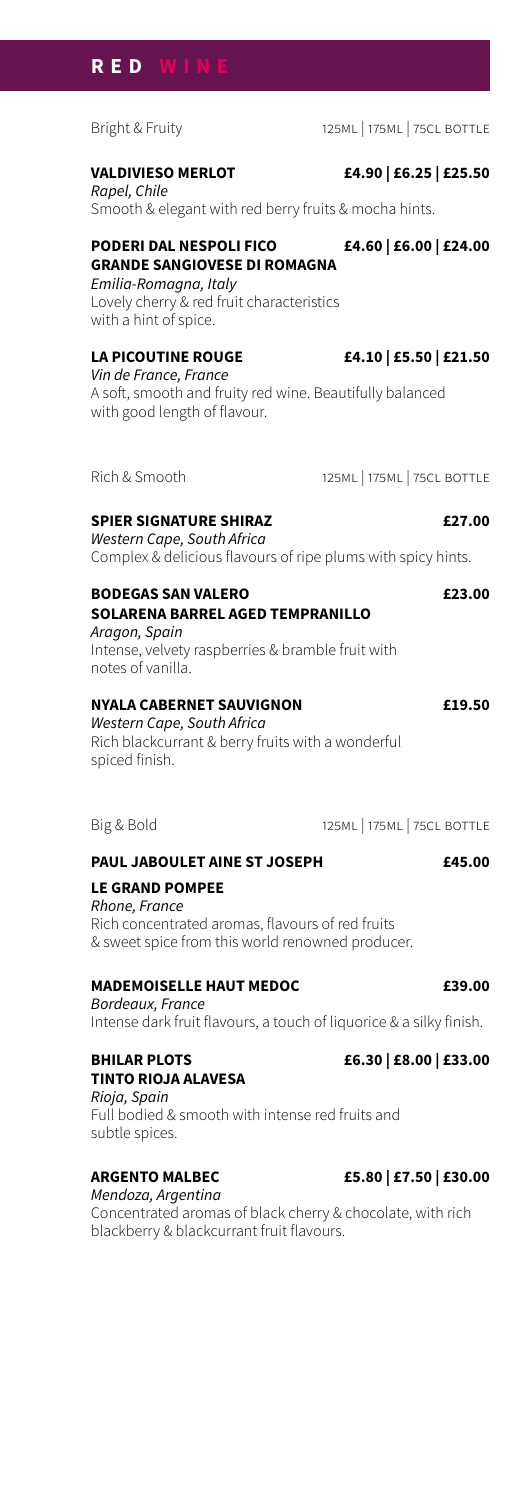#### **ROSÉ WINE**

125ml | 175ml | 75cl bottle

#### **CHATEAU D'ASTROS ROSÉ £29.00**

*Provence, France* Sophisticated & elegant pale pink rose with delightful flavours of wild strawberry.

#### **ARGENTO MALBEC ROSÉ £4.80 | £6.25 | £25.00**

*Mendoza, Argentina* Intense red berries, cherry & plum fruit flavours.

# **PINOT GRIGIO BLUSH**

**LA MAGLIA ROSA £4.30 | £5.75 | £22.50**

*Lombardy, Italy* Delicate & delicious subtle red fruits.

### **BOTTLE BEERS**

| OLD MOUT 500MI 4.0%ABV                         | £5.80 |
|------------------------------------------------|-------|
| <b>GUINNESS SURGER CAN 520MI 4.1%ABV</b>       | £4.65 |
| <b>ESTRELLA GALICIA 330MI 5.5%ABV</b>          | £4.50 |
| <b>PERONI</b> 330MI 5.1%ABV                    | £4.15 |
| <b>TIGER BEER 330MI 5.0%ABV</b>                | £4.00 |
| <b>BUDWEISER 330MI 5.0%ABV</b>                 | £4.00 |
| <b>SOL</b> 330ML 4.5% ABV                      | £4.00 |
| <b>ESTRELLA GALICIA NON ALC 250ML 0.0% ABV</b> | £2.95 |

**GUEST ALES** AVAILABLE ON REQUEST

### **DRAFT BEERS**

 $1/2$  PINT

| <b>BIRRA MORETTI 5.1% ABV</b> | £2.80 £5.50 |
|-------------------------------|-------------|
| AMSTEL 4.0% abv               | £2.50 £5.00 |
| JOHN SMITHS 4.0% ABV          | £2.10 £4.20 |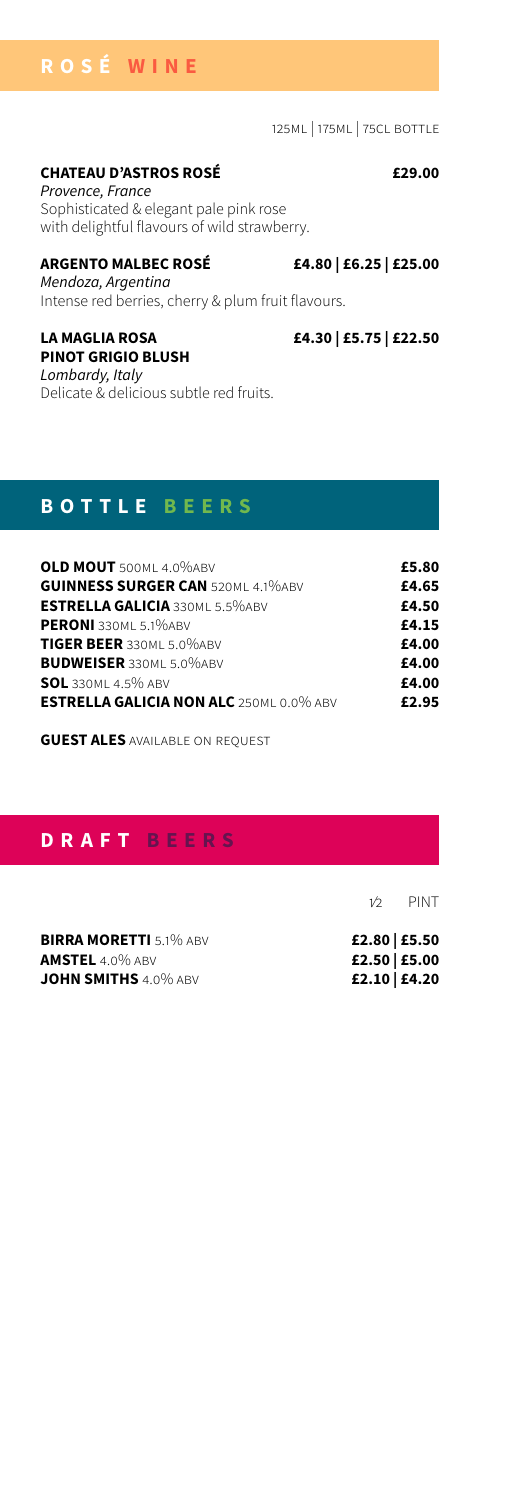# **W H I T T A R D O F**

**ENGLISH BREAKFAST £3.95** A rich, refreshing classic with a malty depth. **AFTERNOON £3.95** A unique blend of green, black & oolong tea. **EARL GREY £3.95** The historic English blend scented with bergamot. **1886 £3.95** A full-bodied blend inspired by 19th century tastes. **TIPPY ASSAM £3.95** A flavoursome single-origin, hearty & rich. **DARJEELING £3.95** Famously complex with a hint of sweet wine. **SENCHA GREEN £3.95** Japanese steamed green tea, smooth & vibrant. **PEPPERMINT £3.95** Whole leaves of peppermint with an uplifting freshness. **VERY BERRY CRUSH £3.95** A bright, fruity infusion of raucous red berries. **MANGO & BERGAMOT £3.95** A green twist on Earl Green with a tropical flavour. **DREAMTIME £3.95** Rooibos with soothing flavours of apricot & honey. **LEMON & GINGER £3.95** The timeless combination with a zesty kick. **CAMOMILE £3.95** Nothing but delicate, subtly sweet camomile flowers. **JASMINE £3.95** Jasmine-infused green tea, delightfully fragrant. **ENGLISH BREAKFAST DECAF £3.95** All the brisk, smooth flavour, caffeine free.

### **MUSETTI COFFEE**

REGULAR | LARGE

| £2.95   £3.50 |  |
|---------------|--|
| £2.95   £3.50 |  |
| £3.50   £3.95 |  |
| £3.50   £3.95 |  |
| £3.50   £3.95 |  |

**ESPRESSO £2.95 | £3.50 AMERICANO £2.95 | £3.50 CAPPUCCINO £3.50 | £3.95 LATTE £3.50 | £3.95 MOCHACCINO £3.50 | £3.95**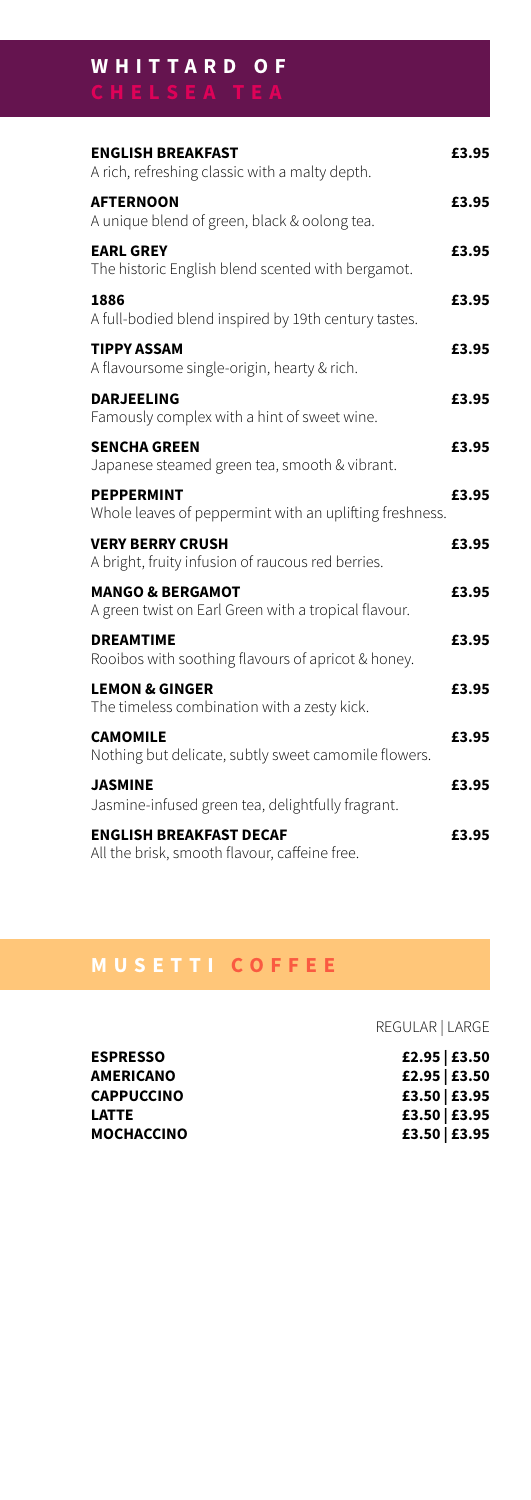## **S O U P & SANDWICHES**

#### **SOUP OF THE DAY £5.00**

Freshly made, served with artisanal bread roll.

| Select: Flatbread, Beetroot & Chia Seed<br>Wrap (Gluten free) or Ciabatta.                       |        |
|--------------------------------------------------------------------------------------------------|--------|
| Upgrade to American<br>Pumpernickel or Sour Cherry<br>& Currant Sourdough                        | £1.00  |
| <b>HONEY ROAST HAM</b><br><b>WITH MUSTARD MAYO</b>                                               | £6.00  |
| <b>HERITAGE TOMATO</b><br>& GOATS CHEESE WITH HERB OIL                                           | £7.00  |
| <b>B.L.T.</b><br>Bacon, lettuce, tomato & mayonnaise.                                            | £7.00  |
| <b>SMOKED SALMON &amp; CREAM CHEESE</b>                                                          | £8.00  |
| <b>28 DAY-AGED CASTERBRIDGE</b><br><b>STEAK SANDWICH</b><br>Served medium rare.                  | £9.00  |
| <b>CAVERN-CLUB SANDWICH</b><br>Pan roast chicken breast, bacon,<br>lettuce, tomato & mayonnaise. | £10.00 |

# **SALADS**

| <b>KING PRAWN</b><br>Served with melon & rocket.                | £11.00 |
|-----------------------------------------------------------------|--------|
| <b>CHICKEN &amp; AVOCADO</b><br>Served with rocket, watercress, | £12.00 |
| pomegranate, cranberries & squash.                              |        |

# **SIDES**

| <b>POTATO GRATIN</b>                     | £3.00 |
|------------------------------------------|-------|
| <b>SKIN ON THIN FRIES</b>                | £3.00 |
| <b>HONEY-ROAST CARROTS</b>               | £3.00 |
| <b>BEETROOT &amp; GOATS CHEESE SALAD</b> | £3.50 |
| <b>SEASONAL BUTTERED VEGETABLES</b>      | £4.00 |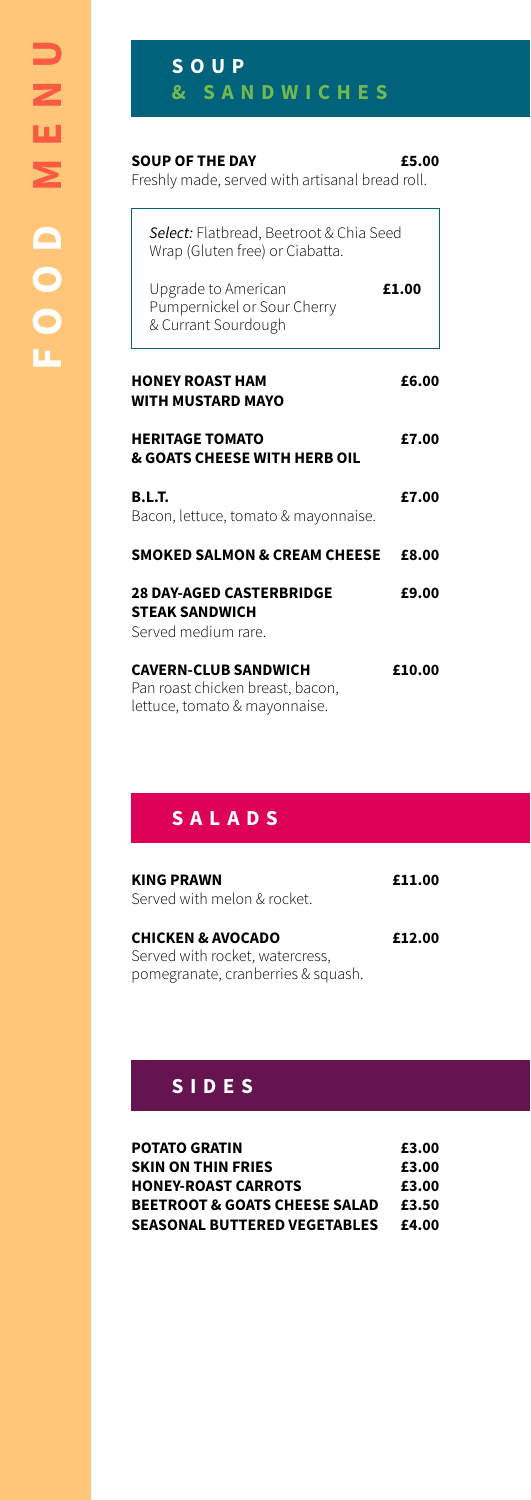# **SMALL PLATES**

| <b>HERITAGE TOMATO</b><br>& GOATS CHEESE BROCHETTES<br>With herb oil dressing.                                       | £5.00 |
|----------------------------------------------------------------------------------------------------------------------|-------|
| <b>KALAMATA &amp; HALKIDIKI OLIVES</b>                                                                               | £5.00 |
| <b>EDAMAME BEANS</b><br>With chilli, soy, ginger & garlic.                                                           | £5.00 |
| <b>SALT &amp; PEPPERCORN SQUID</b><br>With lemon mayo dressing.                                                      | £6.00 |
| <b>YELLOW SUBMARINE</b><br>BBQ pulled pork in a soft sub roll.                                                       | £6.00 |
| <b>SRIRACHA CHICKEN WINGS</b><br>With sesame & spring onion.                                                         | £6.00 |
| <b>BURGER MINI-SLIDERS</b><br>Two mini burgers served with Applewood,<br>Cheddar & Stilton cheese with house relish. | £6.00 |
|                                                                                                                      |       |

| <b>SMOKED SALMON</b>        | £7.00 |
|-----------------------------|-------|
| Served with capers & lemon. |       |

# **PIZZA & CLASSICS**

| <b>MARGHERITA PIZZA</b>                                                                           | £10.00 |
|---------------------------------------------------------------------------------------------------|--------|
| <b>GOATS CHEESE,</b><br><b>CARAMELISED ONION</b><br><b>&amp; ROCKET PIZZA</b>                     | £13.00 |
| <b>BBQ PULLED PORK</b><br><b>&amp; MOZZARELLA PIZZA</b>                                           | £14.00 |
| <b>CUMBERLAND SAUSAGE,</b><br><b>MASH &amp; ONION GRAVY</b>                                       | £12.00 |
| <b>ASPARAGUS, RED ONION</b><br><b>&amp; COLSTON BASSET TART</b><br>Served with a beetroot salad.  | £12.00 |
| <b>28 DAY DRY-AGED BURGER</b><br>With bacon & cheese in a soft pretzel bun<br>and hand cut fries. | £14.00 |
| <b>FISH &amp; CHIPS</b><br>Deep-fried Haddock, chips,<br>mushy peas, tartare & lemon.             | £15.00 |

#### Food allergies and intolerances: Please speak to a team member about the ingredients in your meal, when making your order. Food weights are approximate and uncooked. \*a 10% service charge applies for parties of 8 people or more. All gratuities go to the team that prepares and serves your food & drinks, excluding all management.